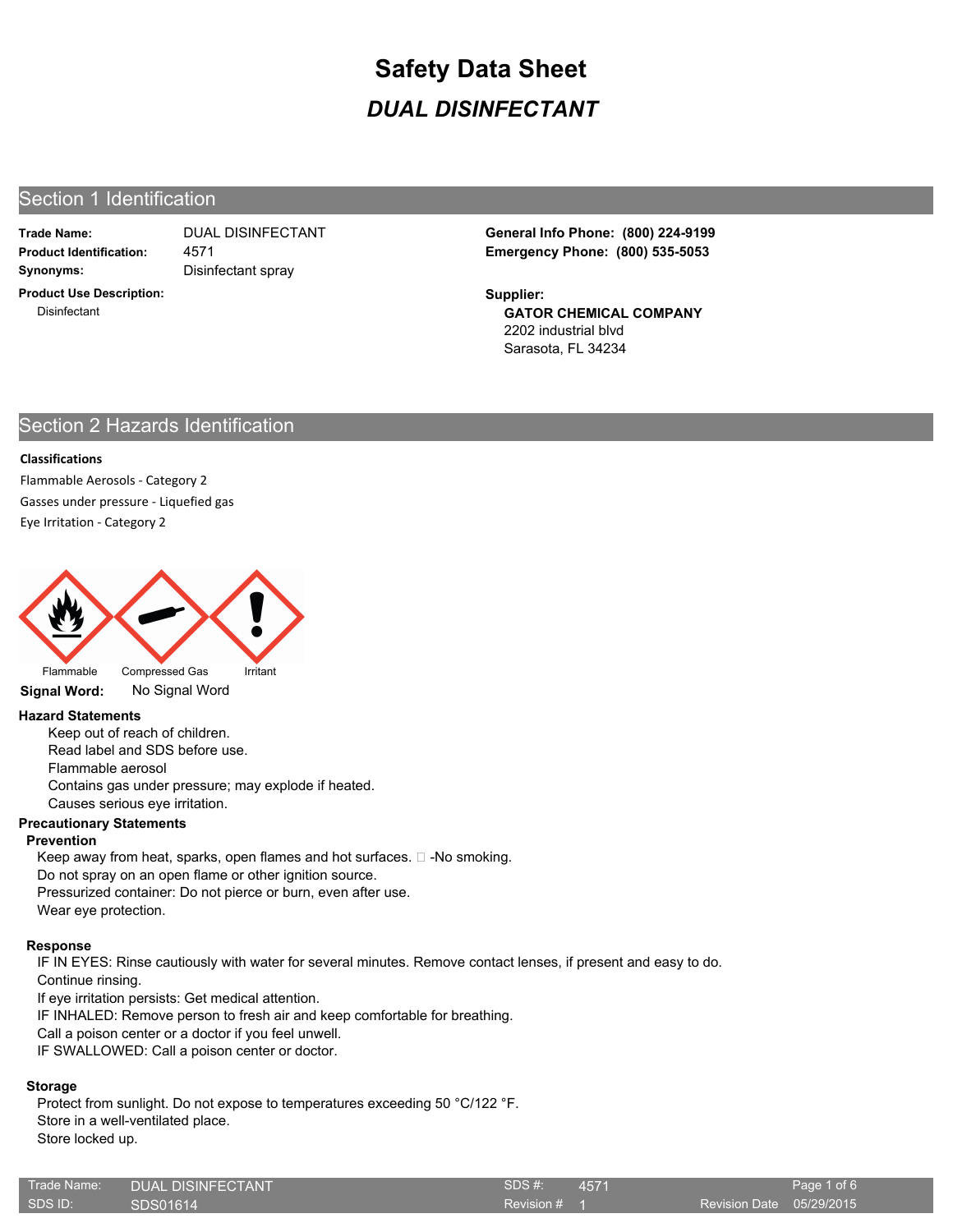#### **Disposal**

Dispose of contents and container in accordance with all local, regional, and national regulations.

#### **Hazards Not Otherwise Specified**

Not applicable

| Section 3 Composition    |               |                              |  |
|--------------------------|---------------|------------------------------|--|
|                          |               | Concentration<br>% by Weight |  |
| <b>Chemical Name</b>     | CAS#          |                              |  |
| Ethanol                  | 64-17-5       | $>= 50 \le 60$               |  |
| Propane                  | 74-98-6       | $>= 5 \le 10$                |  |
| Isobutane                | 75-28-5       | $>= 1 \le 5$                 |  |
| Para-Tertiary-Amylphenol | $80 - 46 - 6$ | $\leq$ 0.1                   |  |
| Ortho-phenylphenol       | $90 - 43 - 7$ | $\leq$ 0.1                   |  |

# Section 4 First Aid

#### EMERGENCY OVERVIEW

DANGER. Flammable. Contents under pressure. Keep away from heat and flame. Causes serious eye irritation.

EYES: Rinse cautiously with water for several minutes. Remove contact lenses if present and easy to do. Continue rinsing. If eye irritation persists: Get medical attention.

SKIN: Wash with plenty of soap and water. If skin irritation or rash occurs get medical attention. Take off contaminated clothing and wash it before reuse.

INHALATION: Remove person to fresh air and keep comfortable for breathing. Call a poison center or a doctor if you feel unwell.

INGESTION: May be harmful if swallowed. Seek medical attention immediately.

## Section 5 Fire Fighting Measures

| Trade Name: | <b>DUAL DISINFECTANT</b> | SDS#    |
|-------------|--------------------------|---------|
| SDS ID:     | SDS01614                 | Revisio |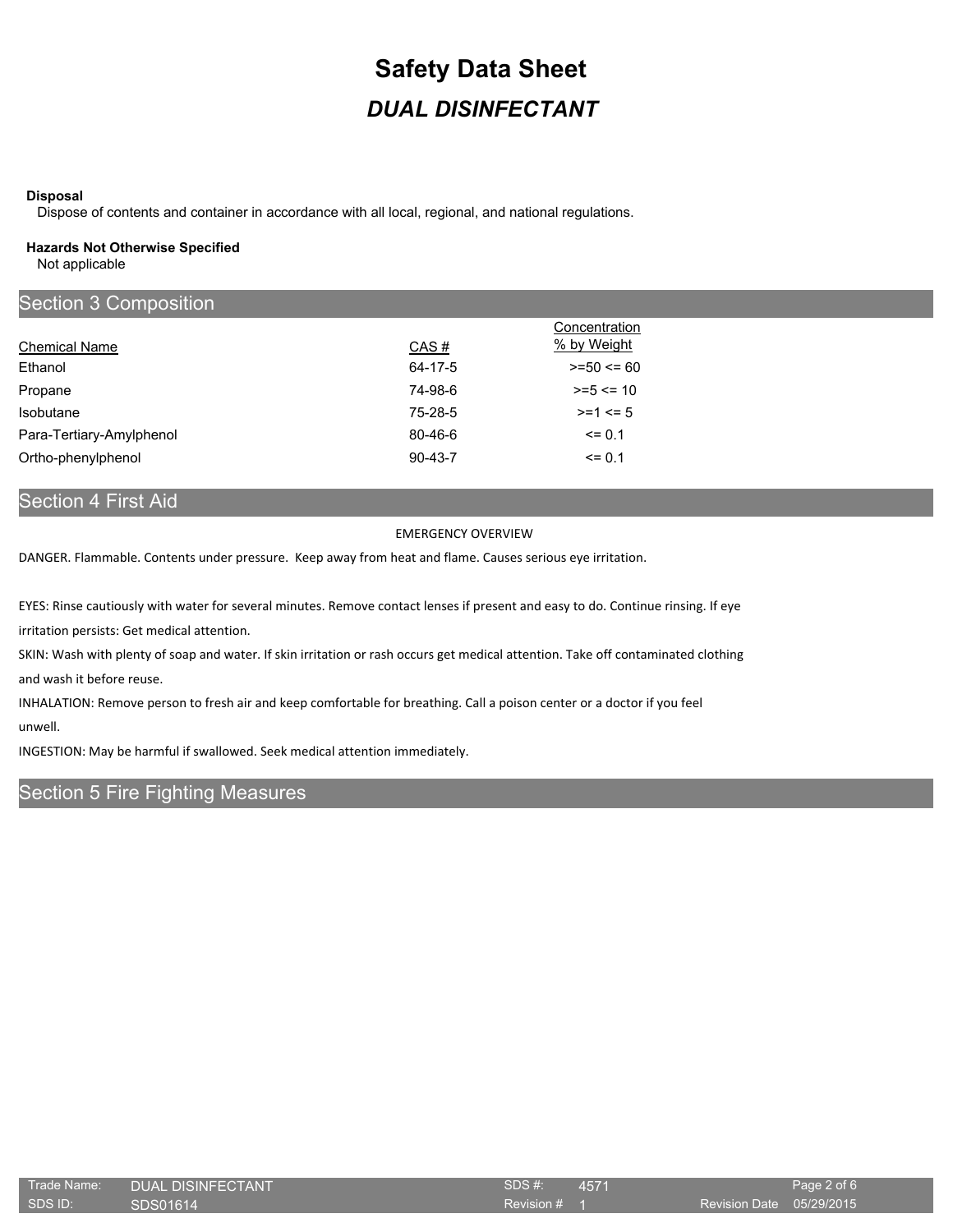#### **Suitable fire extinguishing media:**

Use water spray, fog or foam.

#### **Specific hazards arising from the chemical:**

Flammable aerosol. In a fire or if heated, a pressure increase will occur and the container may burst, with the risk of subsequent explosion. Gas may accumulate in low or confined areas or travel a considerable distance to a source of ignition and flash back, causing fire or explosion. Bursting aerosol containers may be propelled from a fire at high speed. Runoff to sewer may create fire or explosion hazard.

#### **Hazardous thermal decomposition products:**

Carbon Dioxide, Carbon Monoxide

#### **Specific fire-fighting methods:**

Promptly isolate the scene by removing all persons from the vicinity of the incident if there is a fire. No action shall be taken involving any personal risk or without suitable training. Move containers from fire area if this can be done without risk. Use water spray to keep fire-exposed containers cool.

#### **Special protective equipment for fire fighters:**

Fire fighters should wear appropriate protective equipment and self-contained breathing apparatus (SCBA) with a full face-piece operated in a positive pressure mode.

## Section 6 Accidental Release Measures

#### **Personal precautions:**

Put on appropriate personal protective equipment (see section 8)

#### **Environmental precautions and clean-up methods:**

Stop all leaks. Isolate hazard area. Keep unnecessary and unprotected personnel from entering. Eliminate all ignition sources. Disperse vapors with water spray. Prevent runoff from entering drains, sewers, streams or other bodies of water. Absorb spill with inert material. Absorb unrecoverable product. Transfer contaminated absorbent, soil and other materials to containers for disposal.

# Section 7 Handling and Storage

Do not use or store near heat, sparks or open flame. Exposure to temperatures above 120 F may cause bursting. Do not puncture or incinerate container. Store in a cool, dry place. Do not get in eyes, on skin or on clothing. Intentional misuse by deliberately concentrating and inhaling may be harmful or fatal. Keep out of reach of children.

| Section 8 Exposure Controls/Personal Protection |          |  |
|-------------------------------------------------|----------|--|
| Ethanol<br><b>OSHA PEL</b>                      | 1000 ppm |  |
| Isobutane<br><b>ACGIH TLV</b>                   | 1000 ppm |  |
| Propane<br><b>ACGIH TLV</b>                     | 1000 ppm |  |

| Trade Name: | <b>DUAL DISINFECTANT</b> | SDS#    |
|-------------|--------------------------|---------|
| SDS ID:     | SDS01614                 | Revisio |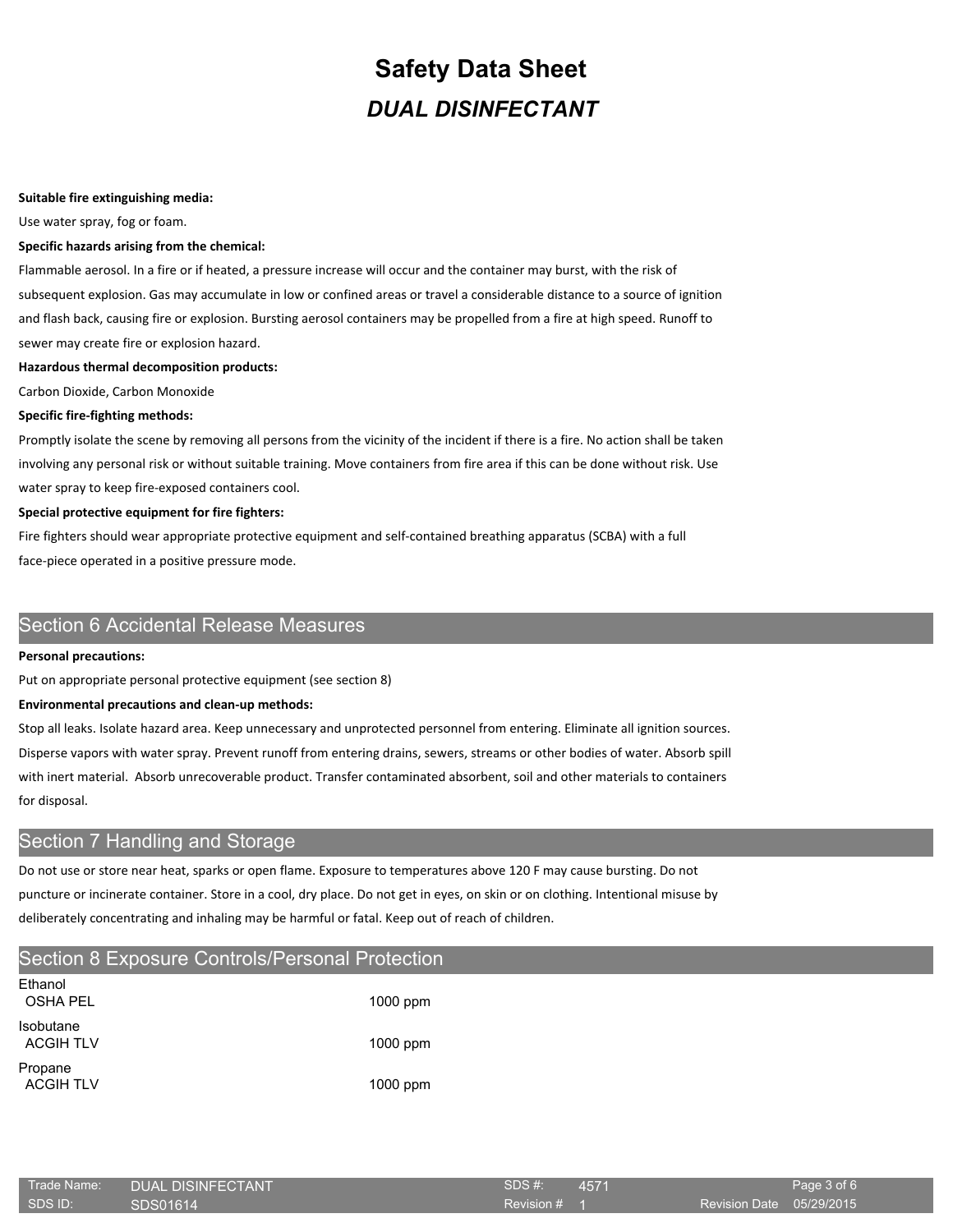**Eye Protection:** Wear safety glasses or goggles.

**Skin Protection:** To prevent repeated or prolonged contact, wear impervious gloves (made from rubber, nitrile or neoprene). **Respiratory Protection:** When respiratory protection is required use an organic vapor cartridge. A respiratory program that meets OSHA's 29 CFR 1910.34 & ANSI Z88.2requirements must be followed. **Engineering Controls:** Good general ventilation required.

## Section 9 Physical and Chemical Properties

Property **Value** Appearance **CLEAR SPRAY/MIST** Auto Ignition Temp NOT AVAILABLE Boiling Point **NOT AVAILABLE** Color Color COLORLESS Decomposition Temperature NOT AVAILABLE Evaporation Rate NOT AVAILABLE Explosive Limit Ranges NOT AVAILABLE Explosive Properties NOT AVAILABLE Flash Point **The Community Community 10 F (liquid portion)** Melting/Freezing Point MOT AVAILABLE Odor **PLEASANT** Odor Threshold NOT AVAILABLE Other Information VOC content (wt. %): 59 Oxidizing Properties NOT AVAILABLE Partition Coeff **NOT AVAILABLE** Physical State **Physical State** LIQUID Relative Density **COMPLETE** 0.9 Solubility (Water) COMPLETE Vapor Density **NOT AVAILABLE** Vapor Pressure NOT AVAILABLE Viscosity NOT AVAILABLE pH 7 - 8

## Section 10 Stability and Reactivity

**Reactivity :** Under normal conditions of storage and use, hazardous reactions will not occur. **Chemical Stability :** Stable under normal conditions. **Incompatible Materials :** Acids, strong oxidizers. **Conditions to Avoid :** High temperatures, open flames, sparks, welding. **Decomposition Products:** CO, CO2

Vapors may ignite at temperatures exceeding flash point.

## Section 11 Toxicological Information

**Primary Route of Entry:** Skin contact, inhalation

### **Acute/Potential Health Effects:**

**EYES:** May cause serious eye irritation. Symptoms include stinging, tearing and redness.

**SKIN:** May cause skin irritation. Symptoms may include redness and drying of skin.

**INHALATION:** High vapor/aerosol concentrations are irritating to the eyes and respiratory tract. May cause nose, throat and

respiratory tract irritation, coughing and headache.

**INGESTION:** May cause headache, dizziness, incoordination, nausea, vomiting, diarrhea and general weakness.

**Chronic / Long Term Effects:** None known.

**Target Organ Effects:** None known.

## **Reproductive/Developmental Information:** No data.

**Carcinogenic Information:** WARNING: This product contains a chemical known to the state of California to cause cancer.

## **Acute Toxicity Values:**

Not available.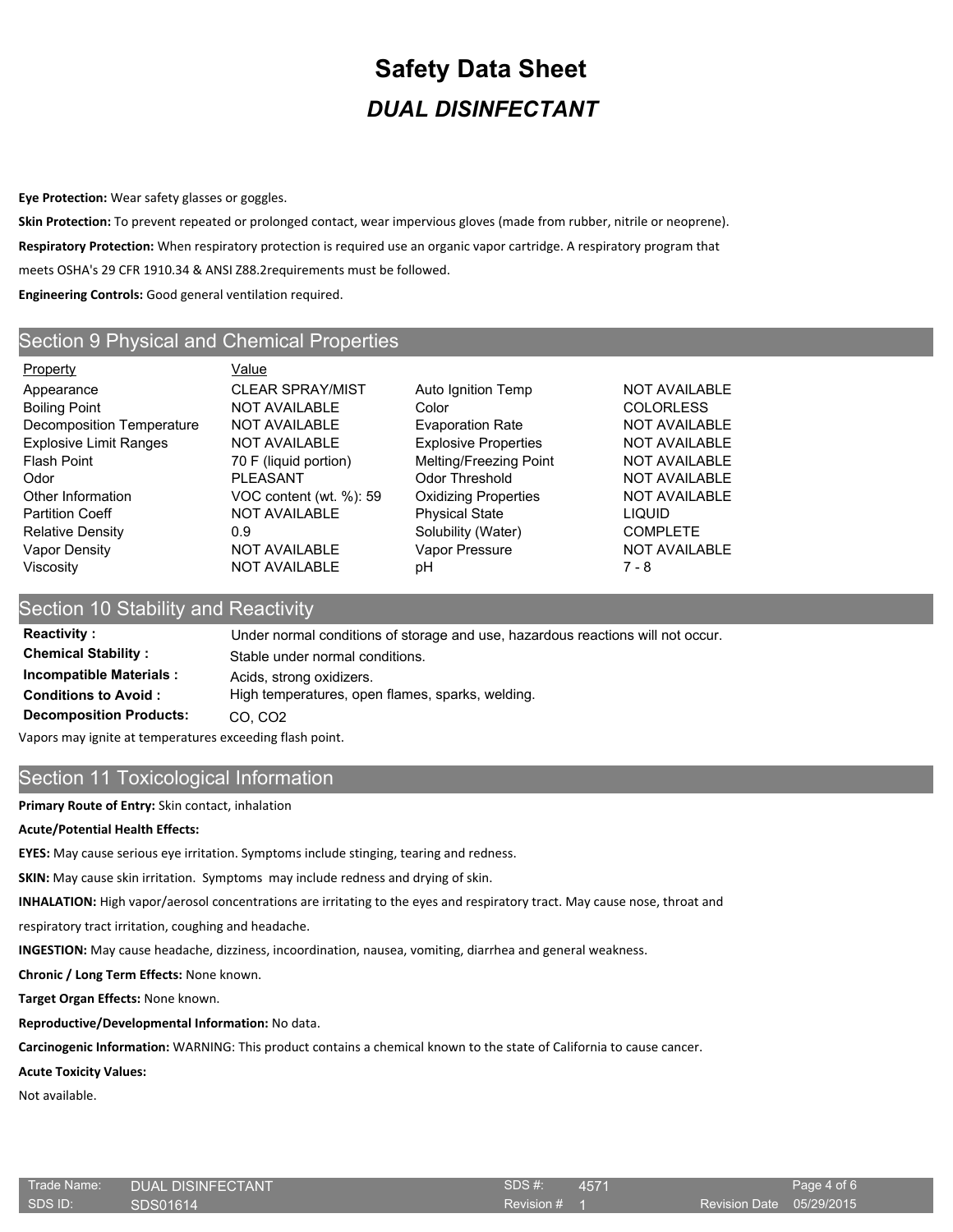## Section 12 Ecological Information

Not available.

.

# Section 13 Disposal Considerations

Waste must be disposed of in accordance with federal, state and local environmental control regulations. See label for further instructions.

## Section 14 Transport Information

Certain shipping modes or package sizes may have exceptions from the transport regulations. The classification provided may not reflect those exceptions and may not apply to all shipping modes or package sizes.

| UN number            | 1950 |                     |  |
|----------------------|------|---------------------|--|
| Proper shipping name |      | Aerosols, flammable |  |
| Class                | 2.1  |                     |  |
| Packing group        |      |                     |  |

## Section 15 Regulatory Information

#### **California Proposition 65 (Safe Drinking Water and Toxic Enforcement Act)**

**Ortho-phenylphenol**

**Section 313 of Title III of the Superfund Amendments and Reauthorization Act (SARA) of 1986 (40 CFR 372.65) Ortho-phenylphenol**

If identified components of this product are **CERCLA** hazardous substances and/or listed under **Sections 302, 304, or 313 of** 

**Title III** of the Superfund Amendments and Reauthorization Act (SARA) of 1986 (also known as EPCRA, the Emergency Planning and Community Right-To-Know Act), or under **California Proposition 65** (Safe Drinking Water and Toxic Enforcement Act), they are listed above in Section 15 of this SDS.

If identified components of this product are listed under Section 313, this product contains toxic chemicals subject to the reporting requirements of Section 313. This information must be included in all SDS that are copied and distributed for this material.

**Title III Section 311/312** Hazardous Categories - 40 CFR 370.2:

ACUTE (X) Chronic ( ) Fire (X) Pressure (X) Reactive ( ) Not Applicable ( )

**T.S.C.A. Status:** All chemical substances found in this product comply with the Toxic Substances Control Act inventory reporting requirements.

**RCRA Status:** Under RCRA, it is the responsibility of the product user to determine at the time of disposal, whether a material containing the product or derived from the product should be classified as a hazardous waste. If this product becomes hazardous waste it would be assigned RCRA Code(s)

D001

## **FIFRA information**

This chemical is a pesticide product registered by the United States Environmental Protection Agency and is subject to certain labeling requirements under federal pesticide law. These requirements differ from the classification criteria and hazard information required for safety data sheets (SDS), and for workplace labels of non-pesticide chemicals. The hazard information required on the pesticide label is reproduced below. The pesticide label also includes other important information, including